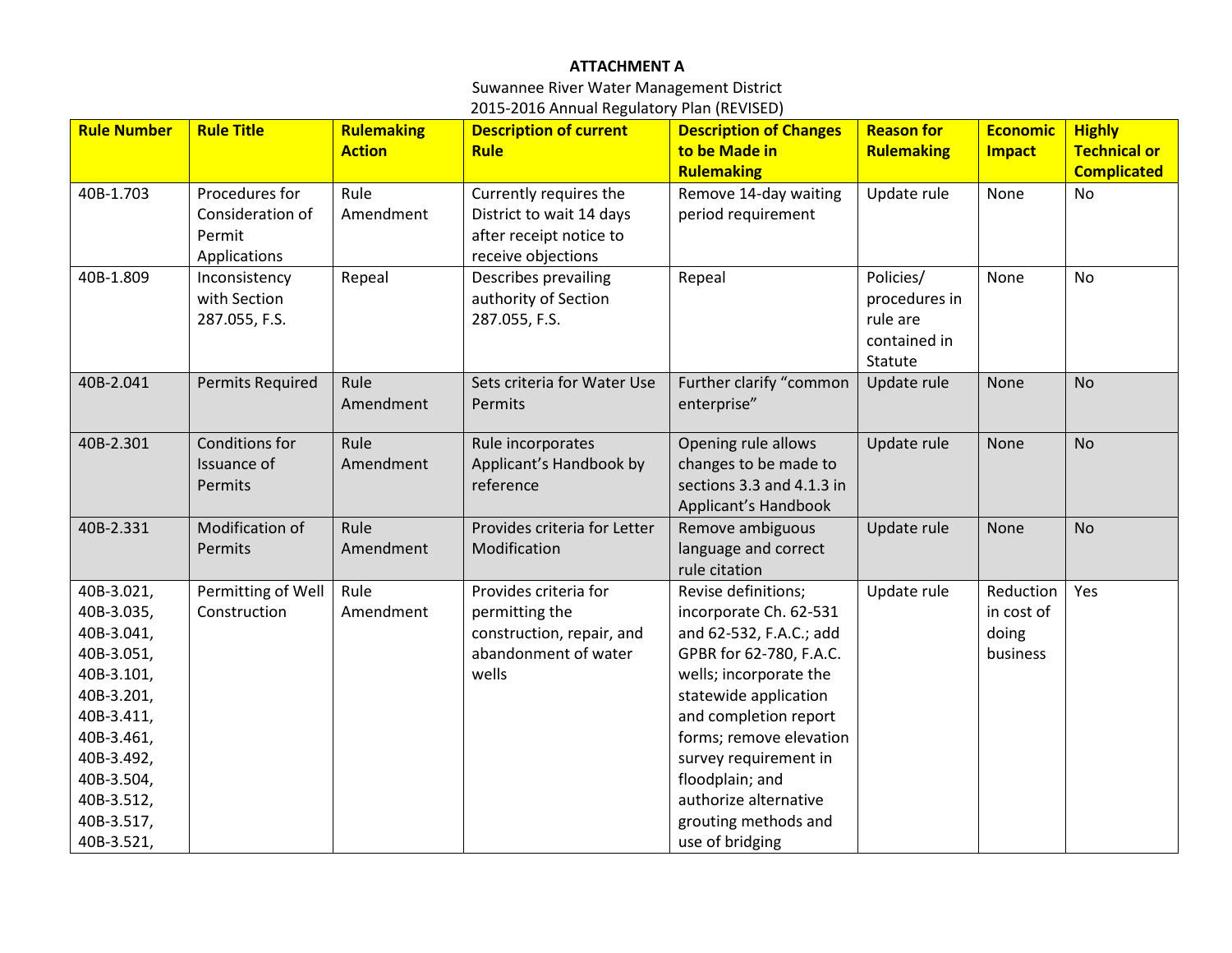### Suwannee River Water Management District

| 2015-2016 Annual Regulatory Plan |                                         |                                    |                                                                                         |                                                                                         |                                                                                           |                                  |                                                            |  |
|----------------------------------|-----------------------------------------|------------------------------------|-----------------------------------------------------------------------------------------|-----------------------------------------------------------------------------------------|-------------------------------------------------------------------------------------------|----------------------------------|------------------------------------------------------------|--|
| <b>Rule Number</b>               | <b>Rule Title</b>                       | <b>Rulemaking</b><br><b>Action</b> | <b>Description of current</b><br><b>Rule</b>                                            | <b>Description of Changes</b><br>to be Made in<br><b>Rulemaking</b>                     | <b>Reason for</b><br>Rulemaking                                                           | <b>Economic</b><br><b>Impact</b> | <b>Highly</b><br><b>Technical or</b><br><b>Complicated</b> |  |
| and 40B-3.531                    |                                         |                                    |                                                                                         | materials                                                                               |                                                                                           |                                  |                                                            |  |
| 40B-3.529                        | <b>Flowing Wells</b>                    | Repeal                             | Rule sets forth<br>requirement to control<br>discharge from flowing<br>wells            | Repeal                                                                                  | Policies/<br>procedures in<br>rule are<br>contained in<br>Statute                         | None                             | <b>No</b>                                                  |  |
| 40B-3.902                        | Forms and<br>Instructions               | Repeal                             | Rule contains forms and<br>instructions adopted by<br>reference                         | Repeal                                                                                  | Rule contains<br>forms that will<br>be adopted by<br>reference in<br>prior 40B-3<br>rules | None                             | <b>No</b>                                                  |  |
| 40B-4.1020                       | Works of the<br><b>District Permits</b> | Rule<br>Amendment                  | This rule contains<br>definitions                                                       | Update the definition of<br>obstruction to include<br>redistributed onsite<br>material  | Update rule                                                                               | <b>None</b>                      | <b>No</b>                                                  |  |
| 40B-4.1070                       | Works of the<br><b>District Permits</b> | Rule<br>Amendment                  | This rule contains the list<br>of activities which are<br>exempt                        | Clarify the redistributed<br>onsite material shall be<br>treated the same as fill.      | Update rule                                                                               | <b>None</b>                      | <b>No</b>                                                  |  |
| 40B-4.1090                       | Works of the<br><b>District Permits</b> | Rule<br>Amendment                  | This rule contains<br>documents and<br>agreements incorporated<br>by reference          | Remove references to<br>62-330 and Applicant's<br>Handbook Volume I                     | Update rule                                                                               | <b>None</b>                      | <b>No</b>                                                  |  |
| 40B-4.1100                       | Works of the<br><b>District Permits</b> | Rule<br>Amendment                  | This rule contains the<br>duration of permits                                           | Extend the length of<br>permits to five years to<br>be consistent with other<br>permits | Update rule                                                                               | None                             | <b>No</b>                                                  |  |
| 40B-4.3010                       | Works of the<br><b>District Permits</b> | Rule<br>Amendment                  | This rule contains the<br>criteria for issuance of a<br>Works of the District<br>permit | Clarify criteria for<br>boardwalks, piers and<br>redistributed onsite<br>material       | Update rule                                                                               | <b>None</b>                      | <b>No</b>                                                  |  |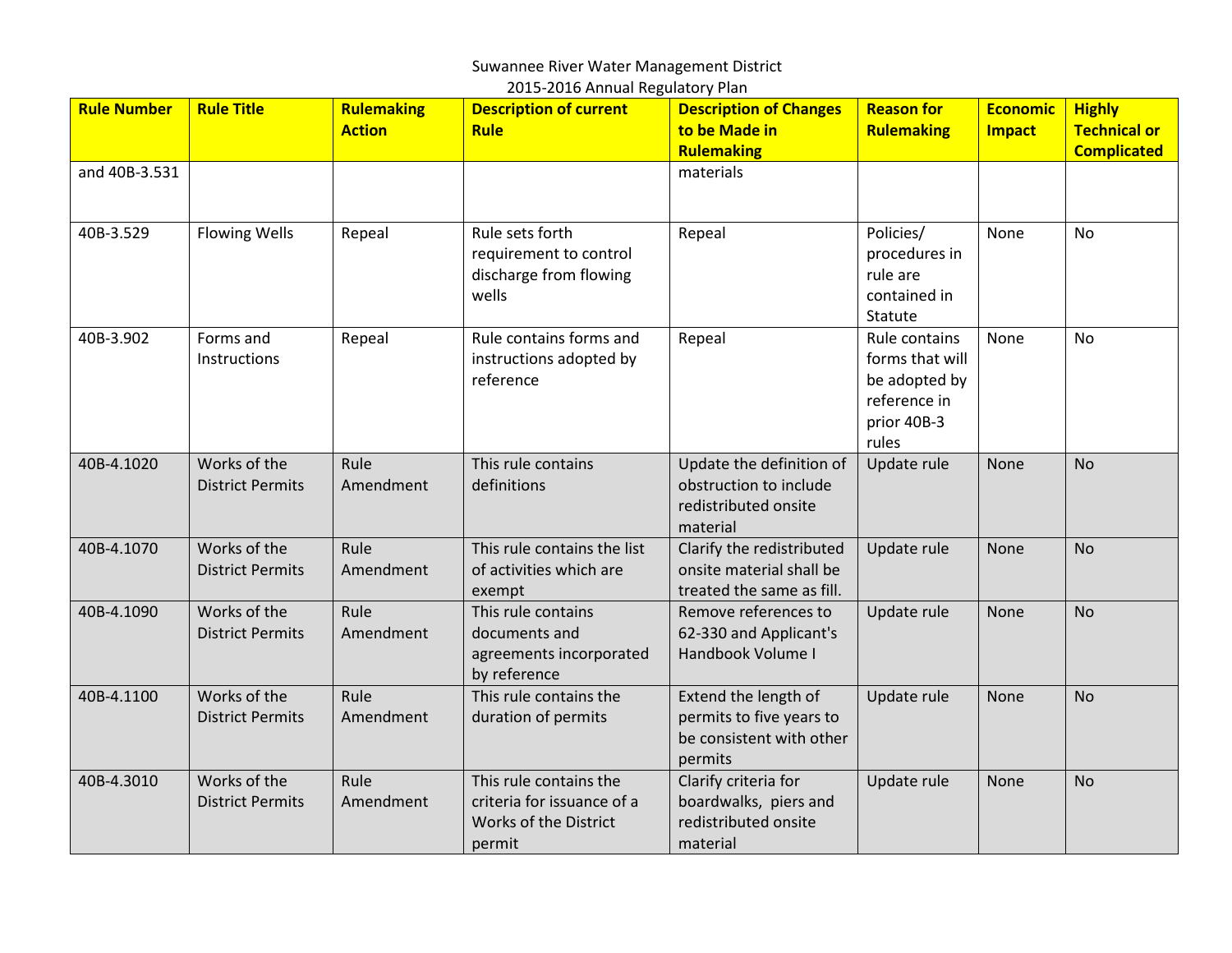# Suwannee River Water Management District

| 2015-2016 Annual Regulatory Plan |                                                         |                                                                  |                                                                                             |                                                                                                                                                                                |                                 |                                  |                                                            |
|----------------------------------|---------------------------------------------------------|------------------------------------------------------------------|---------------------------------------------------------------------------------------------|--------------------------------------------------------------------------------------------------------------------------------------------------------------------------------|---------------------------------|----------------------------------|------------------------------------------------------------|
| <b>Rule Number</b>               | <b>Rule Title</b>                                       | <b>Rulemaking</b><br><b>Action</b>                               | <b>Description of current</b><br><b>Rule</b>                                                | <b>Description of Changes</b><br>to be Made in<br><b>Rulemaking</b>                                                                                                            | <b>Reason for</b><br>Rulemaking | <b>Economic</b><br><b>Impact</b> | <b>Highly</b><br><b>Technical or</b><br><b>Complicated</b> |
| 40B-4.3020                       | Works of the<br><b>District Permits</b>                 | Rule<br>Amendment                                                | This rule contains the<br>required information to be<br>submitted for a permit              | Allow ERP applications<br>to be used for WOD<br>projects                                                                                                                       | Update rule                     | None                             | <b>No</b>                                                  |
| 40B-4.3030                       | Works of the<br><b>District Permits</b>                 | Rule<br>Amendment                                                | This rule contains criteria<br>for issuance                                                 | Clarify criteria for<br>redistributed onsite<br>material                                                                                                                       | Update rule                     | None                             | <b>No</b>                                                  |
| 40B-5                            | Permitting of<br><b>Artificial Recharge</b><br>Projects | Amend or<br>Repeal<br>contingent on<br>373.106, F.S.<br>revision | Rules provide criteria for<br>permitting underground<br>injection control (UIC)<br>projects | Remove rules<br>duplicative of FDEP UIC<br>rules                                                                                                                               | Update rule                     | None                             | <b>No</b>                                                  |
| 40B-8                            | <b>Minimum Flows</b><br>and Levels                      | Rule<br>Amendment                                                | These rules establish<br>minimum flows and levels<br>for surface and ground<br>waters       | Update minimum flows<br>and levels within the<br><b>District</b>                                                                                                               | Update rule                     | None                             | Yes                                                        |
| 40B-9.021(7)                     | <b>Definitions</b>                                      | Rule<br>Amendment                                                | These definitions relate to<br>land acquisition                                             | Amend definition so the<br>funding references<br>more than Section<br>259.105, F.S.                                                                                            | Update rule                     | None                             | <b>No</b>                                                  |
| 40B-9.041                        | Acquisition<br>Procedures-<br>Negotiations              | Rule<br>Amendment                                                | This rule provides property<br>appraisal procedures                                         | Clarify appraiser access<br>for any assessments<br>needed, require<br><b>Baseline and remove</b><br>engineer and geologist<br>requirements                                     | Update rule                     | None                             | <b>No</b>                                                  |
| 40B-9.123                        | Additional<br>Definitions                               | Rule<br>Amendment                                                | This rule provides<br>additional definitions<br>related to public use                       | Amend spelling error<br>and add unmanned<br>aerial vehicles; Add<br>language for<br>consistency w/ land<br>mgmt. activities;<br>Remove seasonal road<br>and add secondary road | Update rule                     | None                             | No                                                         |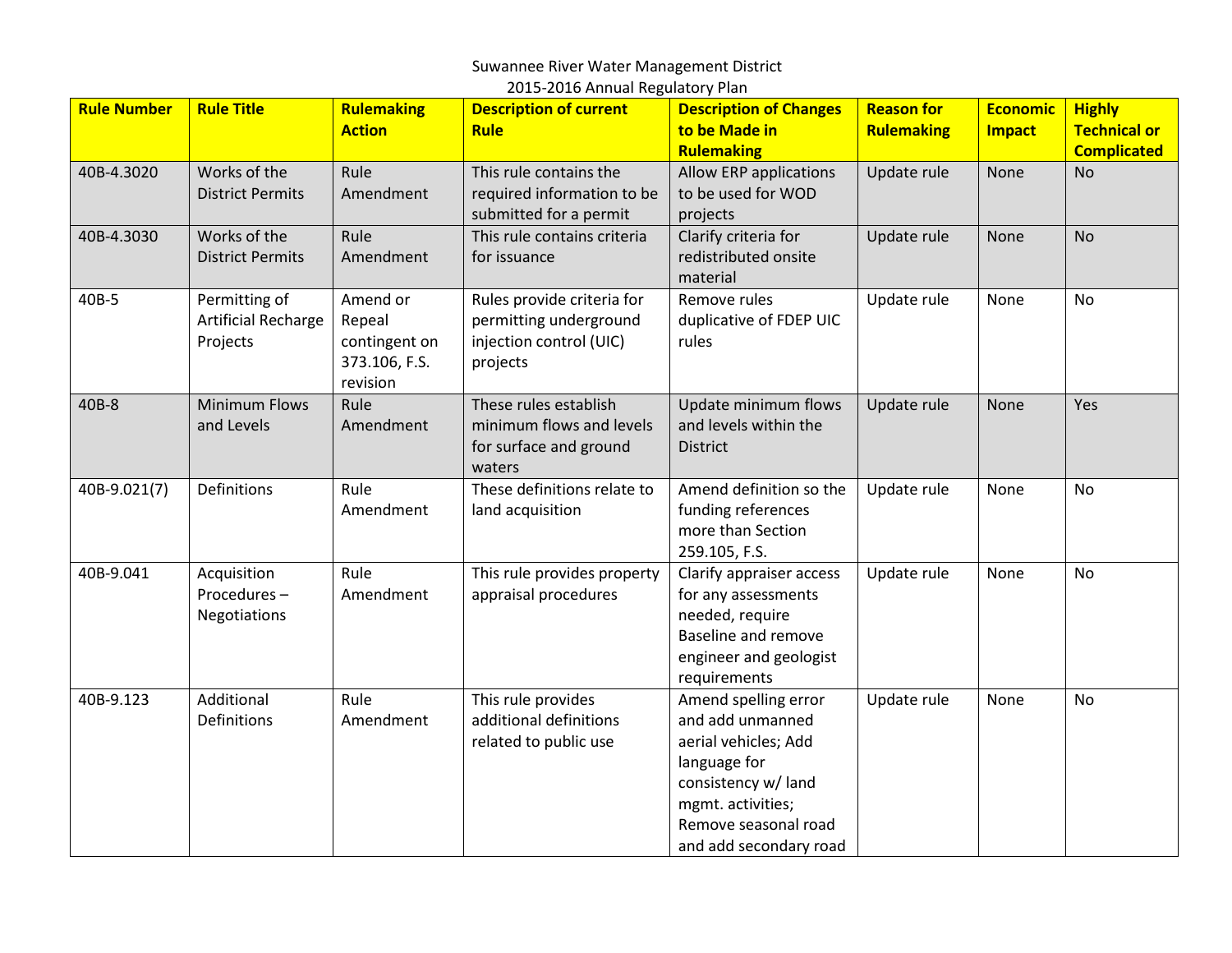### Suwannee River Water Management District 2015-2016 Annual Regulatory Plan

| <b>Rule Number</b> | <b>Rule Title</b>                      | <b>Rulemaking</b><br><b>Action</b> | <b>Description of current</b><br><b>Rule</b>                                    | <b>Description of Changes</b><br>to be Made in<br><b>Rulemaking</b><br>definitions                                                                                                                                                                             | <b>Reason for</b><br>Rulemaking                            | <b>Economic</b><br><b>Impact</b> | <b>Highly</b><br><b>Technical or</b><br><b>Complicated</b> |
|--------------------|----------------------------------------|------------------------------------|---------------------------------------------------------------------------------|----------------------------------------------------------------------------------------------------------------------------------------------------------------------------------------------------------------------------------------------------------------|------------------------------------------------------------|----------------------------------|------------------------------------------------------------|
|                    |                                        |                                    |                                                                                 |                                                                                                                                                                                                                                                                |                                                            |                                  |                                                            |
| 40B-9.131          | Public Use of<br><b>District Lands</b> | Rule<br>Amendment                  | This rule sets forth the<br>requirement to publish a<br><b>Public Use Guide</b> | Remove date specific<br>and authorize Board<br>approval of; Provide<br>additional clarification<br>in section (3); Provide<br>information about<br>where to find details for<br>$(3)(k)$ ; Provide<br>clarification for<br>allowable swimming<br>opportunities | Update rule                                                | None                             | <b>No</b>                                                  |
| 40B-9.1381         | Prohibited<br><b>Activities</b>        | Rule<br>Amendment                  | This rule sets forth<br>restricted activities on<br><b>District Lands</b>       | Add District approval to<br>release seed, plant or<br>animal on District Lands<br>section; Add airsoft to<br>use of paintball guns<br>and related guns section                                                                                                 | Update rule                                                | None                             | <b>No</b>                                                  |
| 40B-9.139          | Use Fees                               | Repeal                             | This rule provides<br>information related to<br><b>Public Use Fee Schedules</b> | Repeal                                                                                                                                                                                                                                                         | District does<br>not have or<br>maintain a fee<br>schedule | None                             | No                                                         |
| 40B-9.1411         | <b>Special Use</b><br>Authorizations   | Rule<br>Amendment                  | These rules are procedures<br>for Special Use<br>Authorizations                 | Remove/ add language<br>for consistency                                                                                                                                                                                                                        | Update rule                                                | None                             | <b>No</b>                                                  |
| 40B-9.142          | Easements                              | Rule<br>Amendment                  | These rules are procedures<br>for Easements                                     | Remove Staff Appraiser<br>language                                                                                                                                                                                                                             | Update rule                                                | None                             | No                                                         |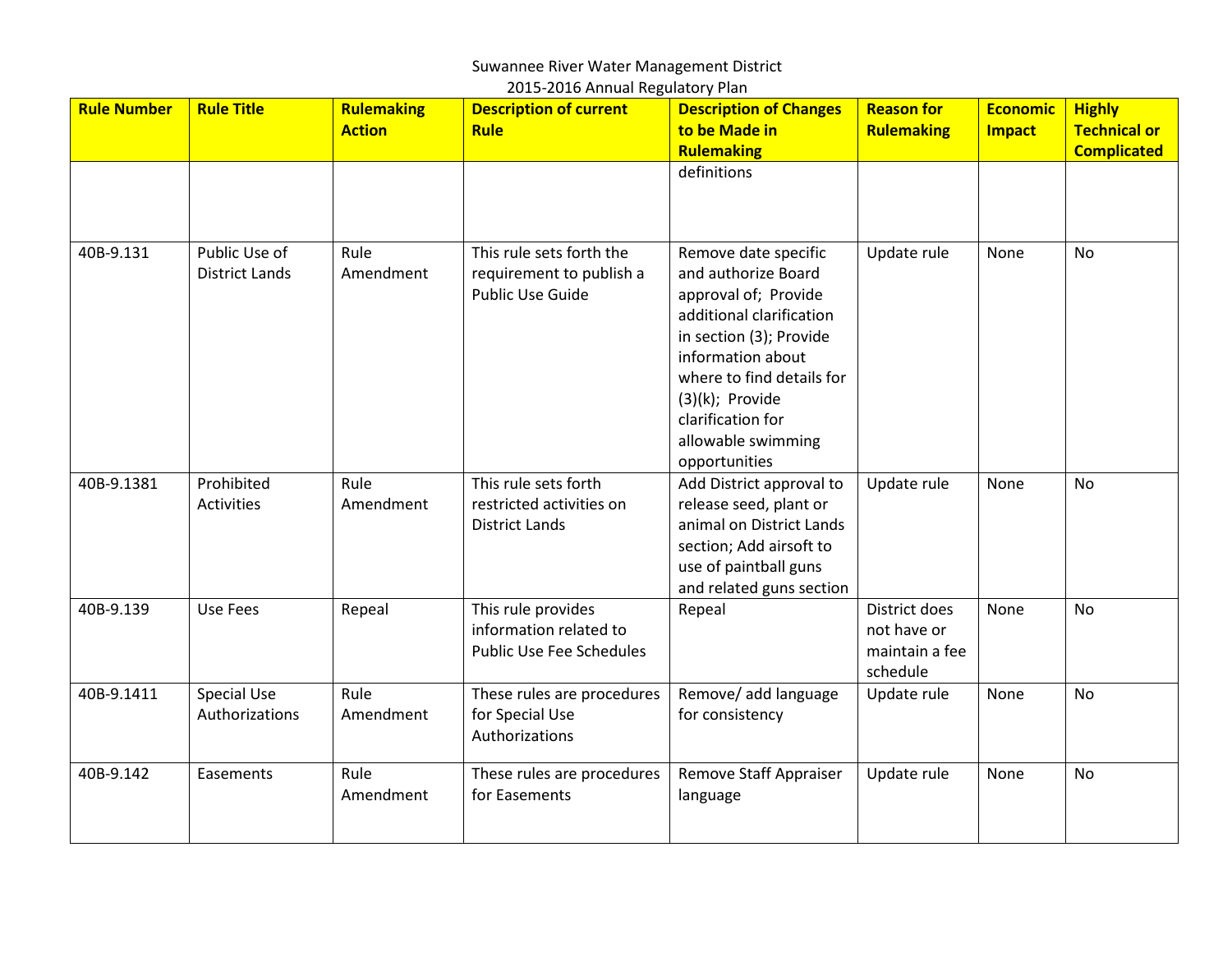### Suwannee River Water Management District 2015-2016 Annual Regulatory Plan

| <b>Rule Number</b> | <b>Rule Title</b>       | <b>Rulemaking</b> | <b>Description of current</b> | <b>Description of Changes</b> | <b>Reason for</b> | <b>Economic</b> | <b>Highly</b>       |
|--------------------|-------------------------|-------------------|-------------------------------|-------------------------------|-------------------|-----------------|---------------------|
|                    |                         | <b>Action</b>     | <b>Rule</b>                   | to be Made in                 | <b>Rulemaking</b> | <b>Impact</b>   | <b>Technical or</b> |
|                    |                         |                   |                               | <b>Rulemaking</b>             |                   |                 | <b>Complicated</b>  |
| 40B-9.145          | Leases                  | Rule              | These rules are procedures    | Remove inconsistent           | Update rule       | None            | No                  |
|                    |                         | Amendment         | for Leases                    | language                      |                   |                 |                     |
|                    |                         |                   |                               |                               |                   |                 |                     |
|                    |                         |                   |                               |                               |                   |                 |                     |
| 40B-21.221(1)      | Evaluating              | Repeal            | Rule sets forth monitoring    | Repeal                        | Policies/         | None            | <b>No</b>           |
|                    | Hydrologic              |                   | requirements and              |                               | procedures in     |                 |                     |
|                    | Conditions              |                   | evaluation of the need for    |                               | rule are          |                 |                     |
|                    |                         |                   | Water Shortage provisions     |                               | contained in      |                 |                     |
|                    |                         |                   |                               |                               | Statute           |                 |                     |
| 40B-21.621         | <b>Water Shortage</b>   | Repeal            | Rule describes a Water        | Repeal                        | Policies/         | None            | <b>No</b>           |
|                    | Advisory, Phase I       |                   | Shortage Advisory             |                               | procedures in     |                 |                     |
|                    |                         |                   |                               |                               | rule are          |                 |                     |
|                    |                         |                   |                               |                               | contained in      |                 |                     |
|                    |                         |                   |                               |                               | Statute           |                 |                     |
| 40B-21.631         | <b>Water Shortage</b>   | Rule              | These rules provide for the   | Revise language so that       | Update rule       | None            | <b>No</b>           |
|                    | Plan, Phase II          | Amendment         | conservation, protection,     | language in Phase II is at    |                   |                 |                     |
|                    |                         |                   | and management of water       | least as restrictive as       |                   |                 |                     |
|                    |                         |                   | during periods of water       | current year-round lawn       |                   |                 |                     |
|                    |                         |                   | shortage                      | watering restrictions         |                   |                 |                     |
| 40B-21.641         | <b>Water Shortage</b>   | Rule              | These rules provide for the   | Revise language so that       | Update rule       | None            | <b>No</b>           |
|                    | Plan, Phase III         | Amendment         | conservation, protection,     | language in Phase III is      |                   |                 |                     |
|                    |                         |                   | and management of water       | at least as restrictive as    |                   |                 |                     |
|                    |                         |                   | during periods of water       | current year-round lawn       |                   |                 |                     |
|                    |                         |                   | shortage                      | watering restrictions         |                   |                 |                     |
| 40B-400.091        | Environmental           | Rule              | This rule contains            | Remove references to          | Update rule       | None            | <b>No</b>           |
|                    | <b>Resource Permits</b> | Amendment         | documents and                 | 62-330, F.A.C., and           |                   |                 |                     |
|                    |                         |                   | agreements incorporated       | Applicant's Handbook          |                   |                 |                     |
|                    |                         |                   | by reference                  | Volume I                      |                   |                 |                     |